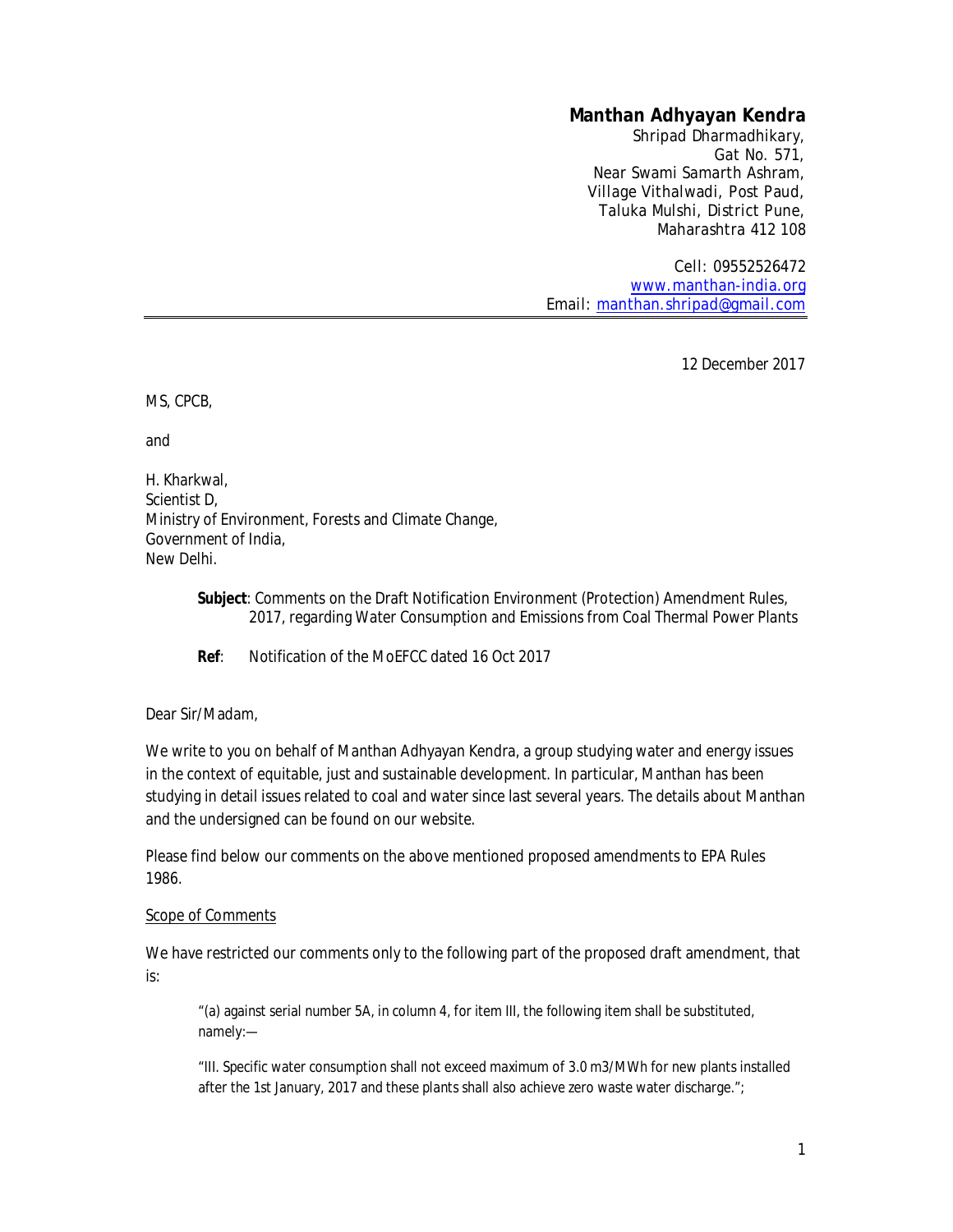#### Amendment is a Dilution of Norms

1. This amendmentclearly represents a dilution of the limit on the specific water consumption for plants installed after 1 Jan 2017 from 2.5 m3/MWh to 3.0 m3/MWh.

#### Urge that the Amendment and Dilution of Norms Must be Dropped

- 2. We would strongly urge that there is no case whatsoever for this dilution of norms, and this section should be deleted from the proposed amendment.
- 3. That is, the maximum allowed specific water consumption for plants installed after 1 Jan 2017 should remain at 2.5 m3/MWh.
- 4. The proposed amendmentis problematic both, in terms of the procedure adopted, and in terms of the impacts that it will have.

## Proposed Amendment will Have Adverse Impacts

- 5. In terms of impacts, assuming that a new thermal power installed after 1 Jan 2017 would have a plant load factor of 80%, the dilution means that every 1000 MW plant would end up using an *additional* 3.5 million cubic meters of water as compared to if it had to adhere to the existing norms.
- 6. An indication of how big this impact is that this amount of water could be used to irrigate around 700 ha of land. Given that many of the power plants are in areas already facing water scarcity issues, this is a huge impact. Note that this is not the impact of the total water consumed by the plant, which would be much higher. This is just the impact of the additional water that the plant would consume in case the norms are diluted.
- 7. This is a clear, significant, adverse impact on the local communities, with likely impact on more than a thousand households, given the land holding sizes in India.
- 8. This dilution in the water norms will also encourage violations of the ash utilisation requirement. Currently, the regulations require 100% utilisation of fly ash within four years of plant commissioning. This is being violated by large number of plants, who either continue to dispose ash in a wet slurry form in ash ponds, or discharge the slurry into local water bodies, or just dump the ash in dry form in the surroundings. Such "disposal" of ash has significant impacts on the environment and the health of local communities.

In case the plants are required to follow the specific water use norms of maximum of 2.5 m3/MWh, they have less flexibility to use water for disposal of ash, creating additional deterrent to the violations of the ash use/disposal regulations.

On the other hand, allowing additional water use through the proposed dilution of water use norms is an open encouragement for the plants to continue – and even increase – the practise of disposing ash in the wet slurry form either into ash ponds or into local water bodies. In a way, this will facilitate violations of the ash utilisation norms.

9. Given the fact that as per CEA directions, all coal based thermal power plants to be installed after March 2017 have to use super-critical technology, there does not seem to be any reason to dilute the water use norms. Supercritical technology, being more efficient thermally, reduces cooling water use significantly. This raises the apprehension that the dilution in water use norms is being undertaken to allow higher use of water in ash disposal, as any higher use in cooling is